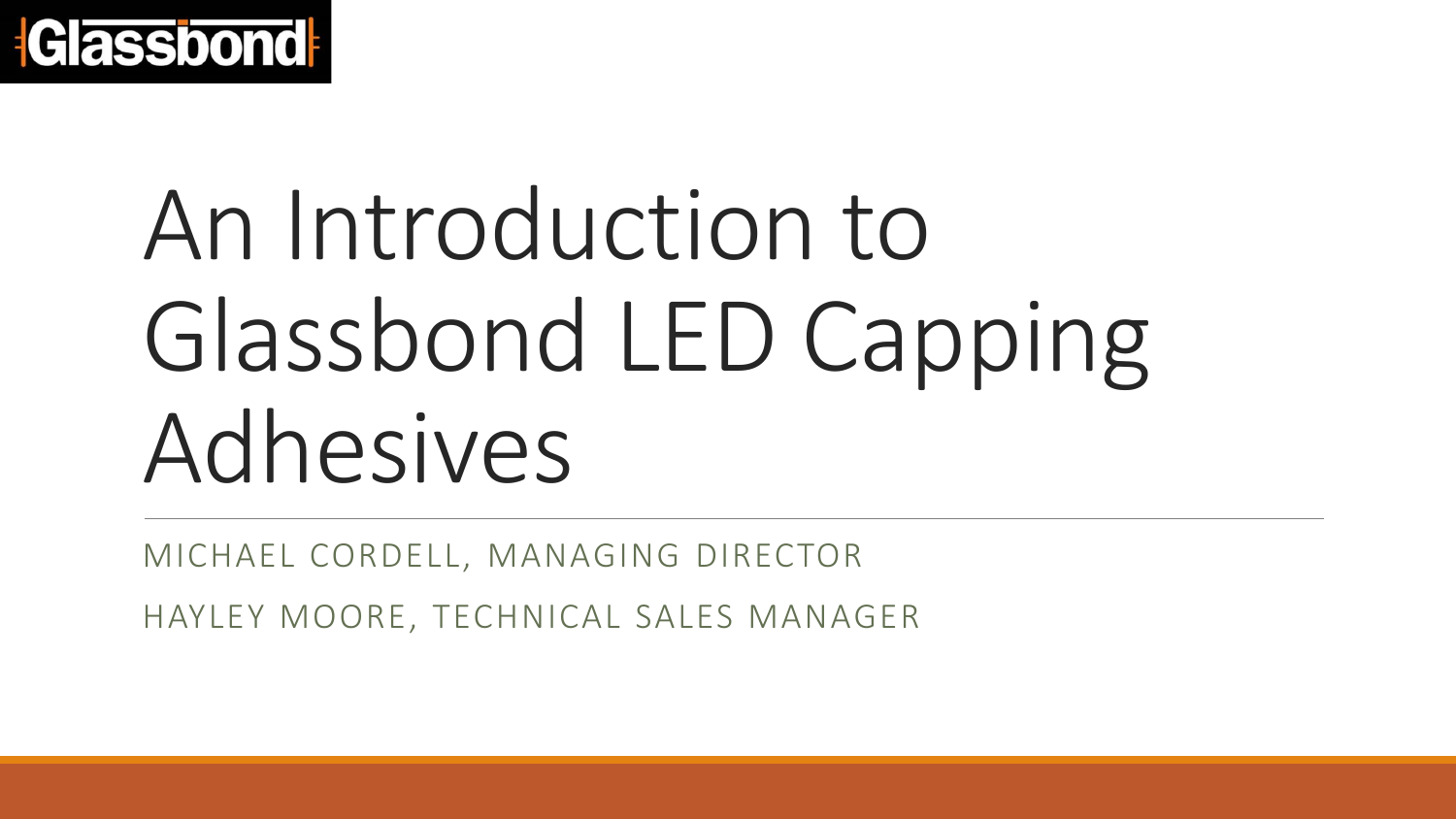### Background

- $\triangleright$  Established in 1978 to manufacture lamp capping cements for the lighting industry
- $\triangleright$  Manufacturer of high temperature ceramic adhesives and moulding compounds for the lawn bowl industry
- $\triangleright$  For the last few years we have been supplying instant and UV adhesives
- $\geq$  26 employees on site in St. Helens, UK
- $\triangleright$  Network of agents throughout Europe

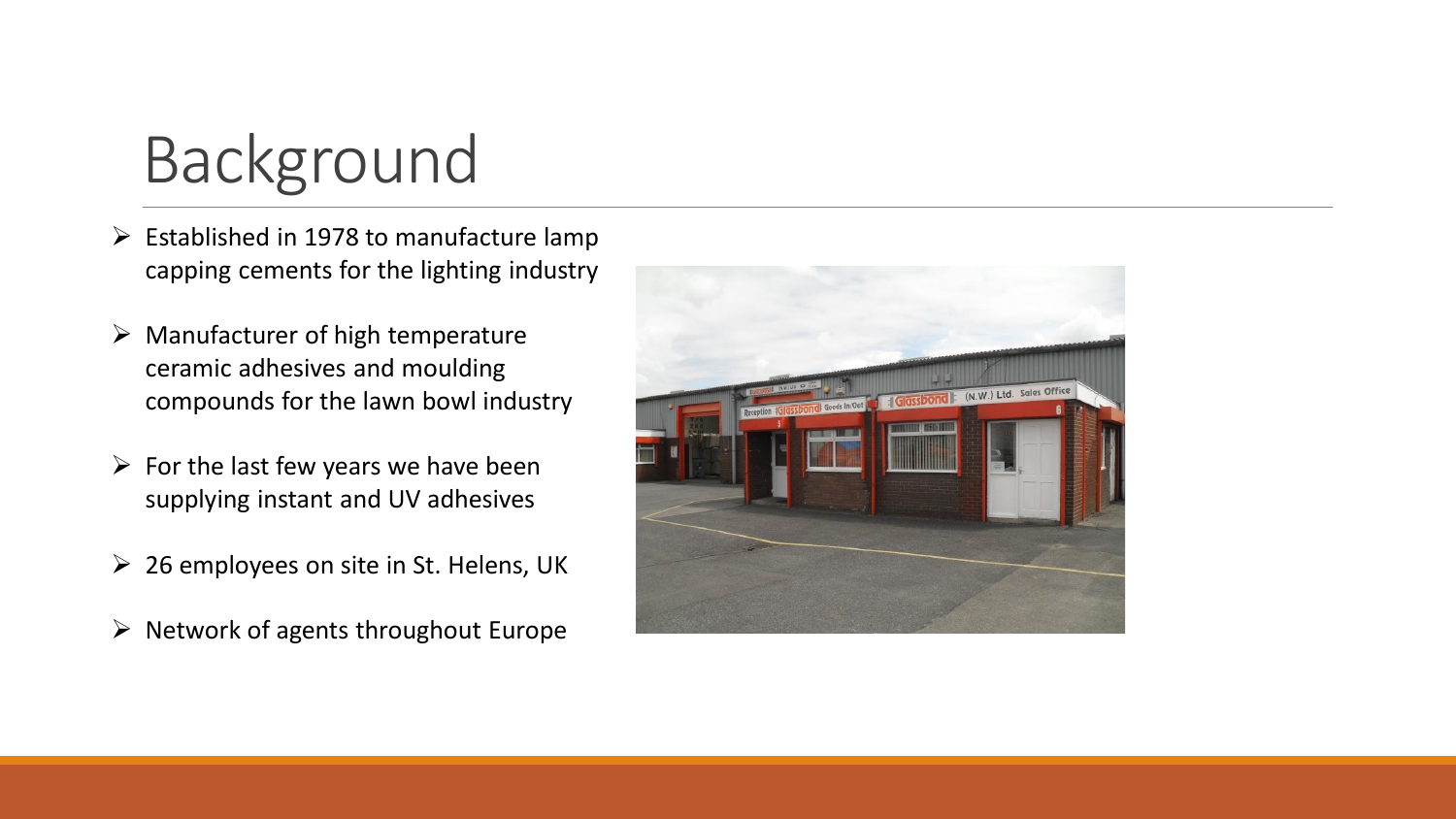### Background

- ➢ ISO9001: 2015 and ISO14001:2015 registered
- $\triangleright$  Established and well trusted in the market
- $\triangleright$  Experienced global exporters
- $\triangleright$  Technical expertise in our areas of business
- ➢ Nimble and fast moving, able to adapt

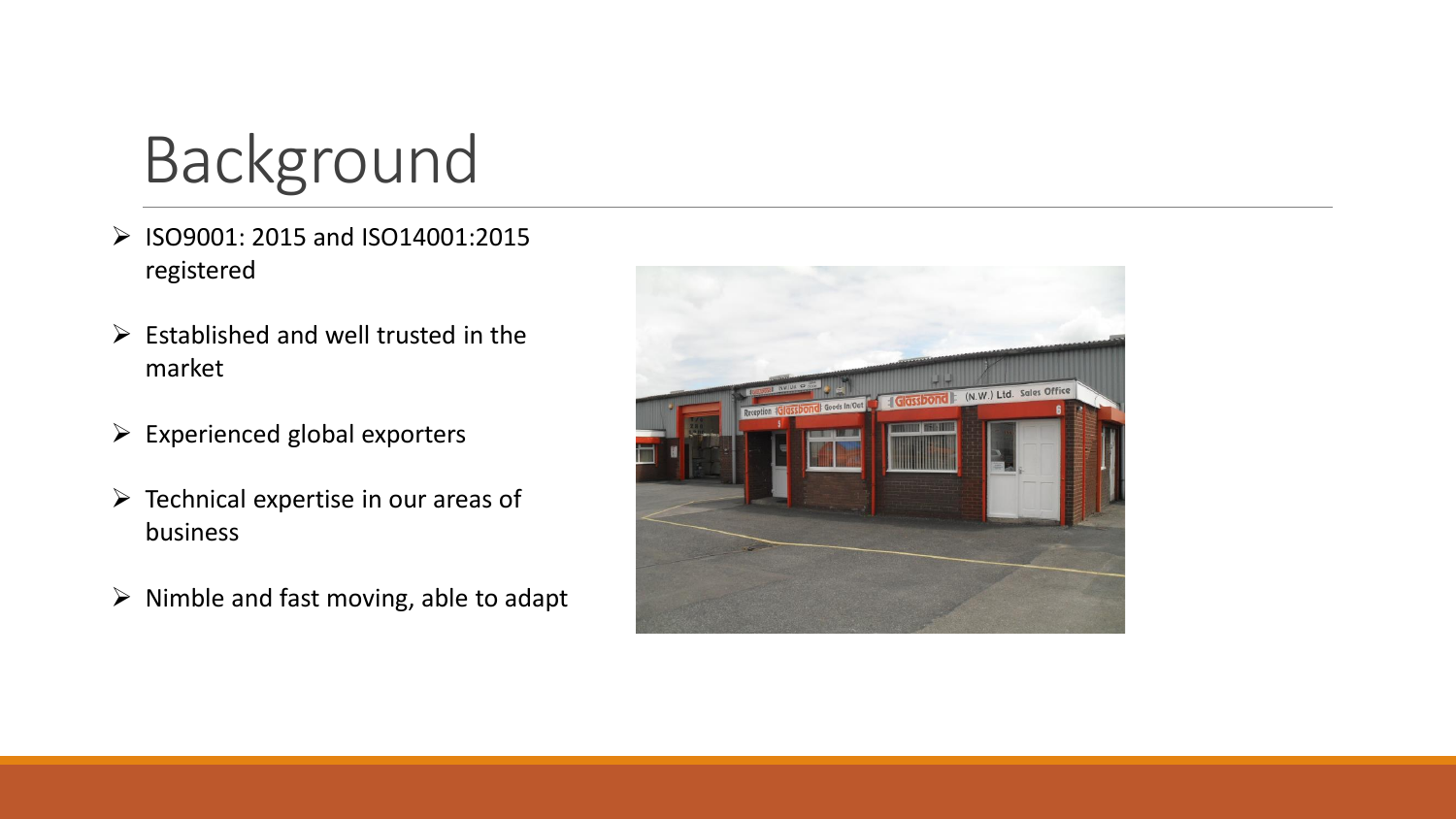#### Introduction

➢ A collection of UV-curables and high performance instant adhesives

- $\triangleright$  Proprietary formulations manufactured in the UK
- ➢ First generation commercialised in 2019
- $\triangleright$  Suitable for bonding glass, ceramic, metal and plastics in seconds
- $\triangleright$  Introduced originally for use in LED lamp manufacture where sensitive electronics are used
- $\triangleright$  Quickly discovered that both chemistries are applicable in a variety of other areas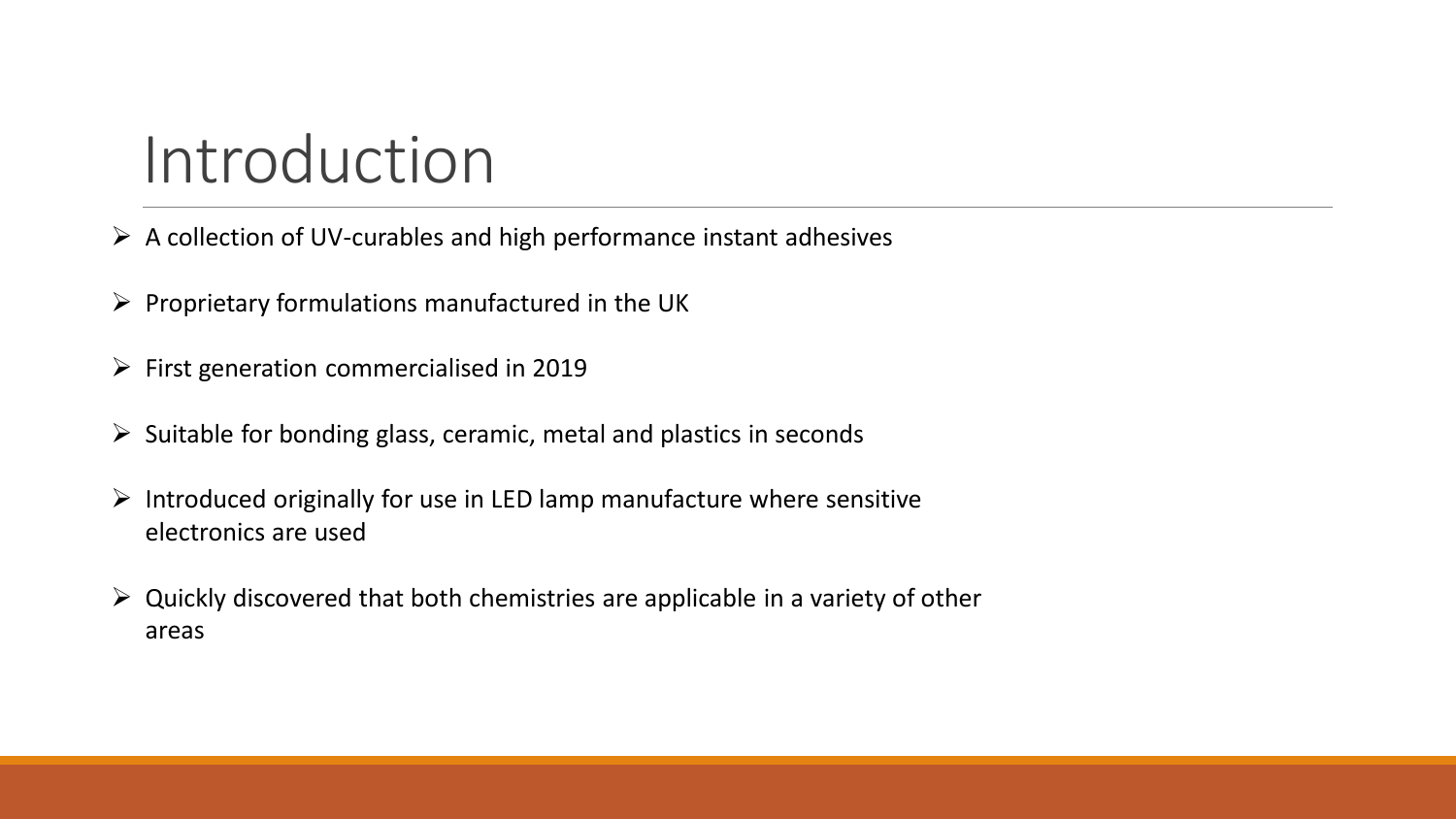#### UV-Curables

- $\triangleright$  Contains a blend of photoinitiators, polymers and resins
- $\triangleright$  Supplied in opaque packaging to prevent exposure to light
- $\triangleright$  Typical applications:
	- ➢ Signage
	- ➢ Automotive
	- ➢ PCBs
	- ➢ Dental
	- $\triangleright$  OLED displays
	- ➢ Fibre optics

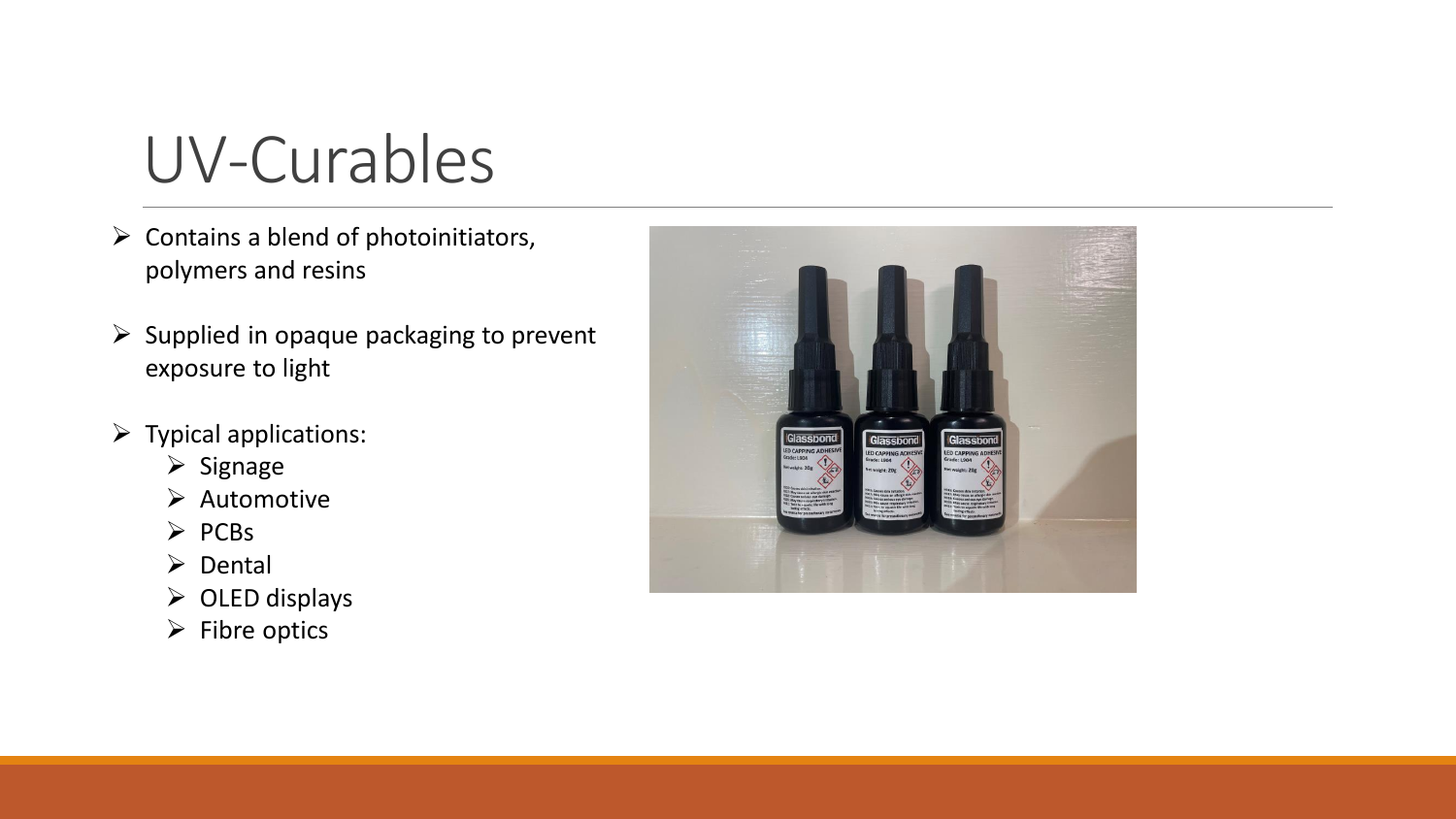#### UV-Curables

- $\triangleright$  Best suited to applications that use at least one transparent substrate such as glass or thermoplastics
- $\triangleright$  Can also be used for potting applications
- $\triangleright$  Three grades available:
	- $\geq$  L904, general purpose metal bonder
	- $\triangleright$  L930, thixotropic metal bonder
	- $\geq$  L931, thixotropic plastic bonder
- $\triangleright$  Easy to handle with an indefinite working time, cures on demand



Bonding glass to aluminium with L904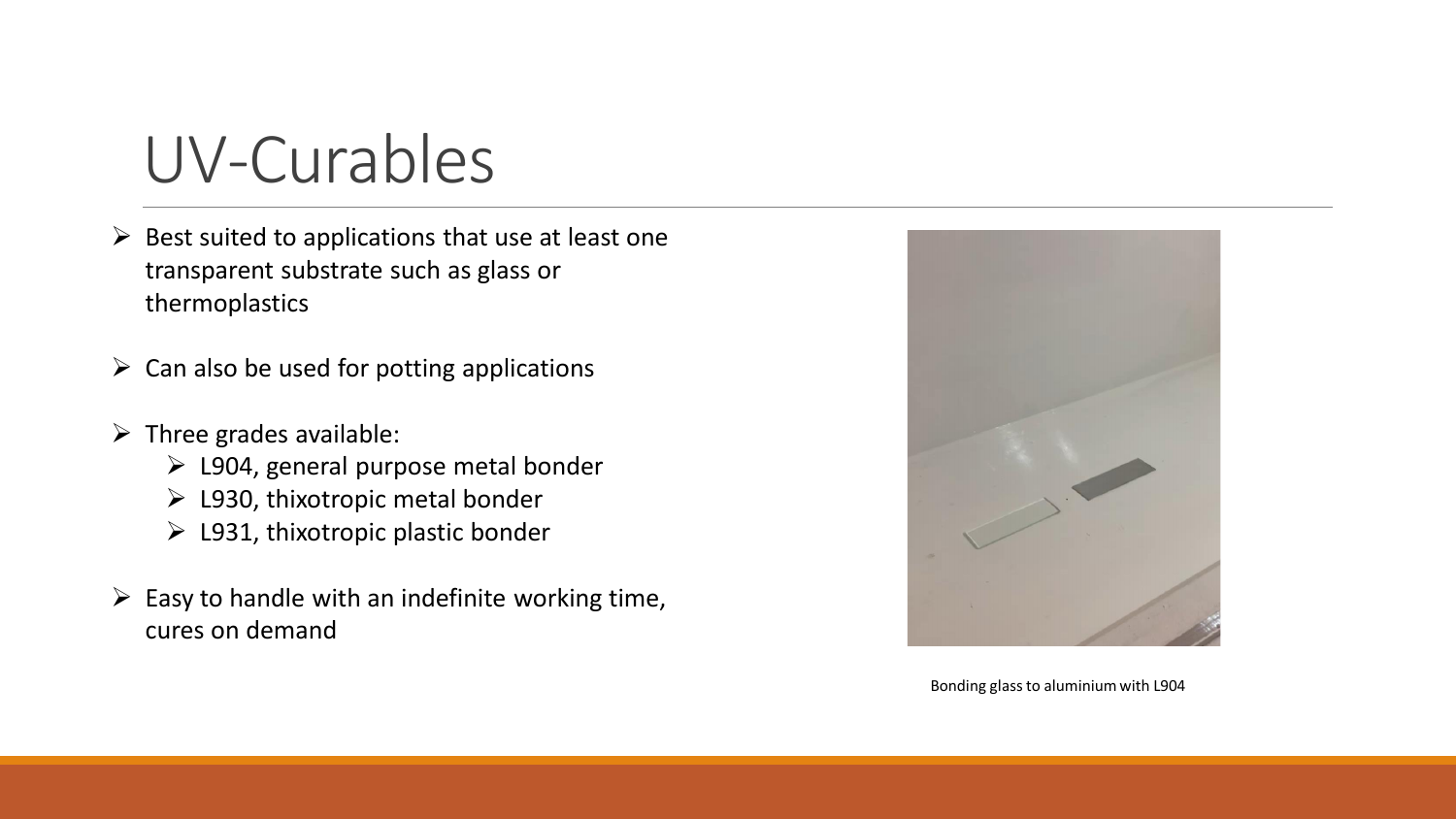#### UV-Curables

- ➢ Thermal post-cure effect on tensile and torque strength – increases seen in warm environments
- $\triangleright$  Use a photochemical reaction to cure in seconds
- ➢ Suited to UV-A wavelengths at 395nm
- $\triangleright$  Invisible bond line, complete optical clarity  $\frac{1}{\sqrt{1-\frac{1}{\sqrt{1-\frac{1}{\sqrt{1-\frac{1}{\sqrt{1-\frac{1}{\sqrt{1-\frac{1}{\sqrt{1-\frac{1}{\sqrt{1-\frac{1}{\sqrt{1-\frac{1}{\sqrt{1-\frac{1}{\sqrt{1-\frac{1}{\sqrt{1-\frac{1}{\sqrt{1-\frac{1}{\sqrt{1-\frac{1}{\sqrt{1-\frac{1}{\sqrt{1-\frac{1}{\sqrt{1-\frac{1}{\sqrt{1-\frac{1}{\sqrt{1-\frac{1}{\sqrt{1-\frac{1}{\sqrt{1-\frac{1}{\sqrt{1-\frac{1}{\sqrt{1-\frac{1}{\sqrt{1-\frac{1}{$

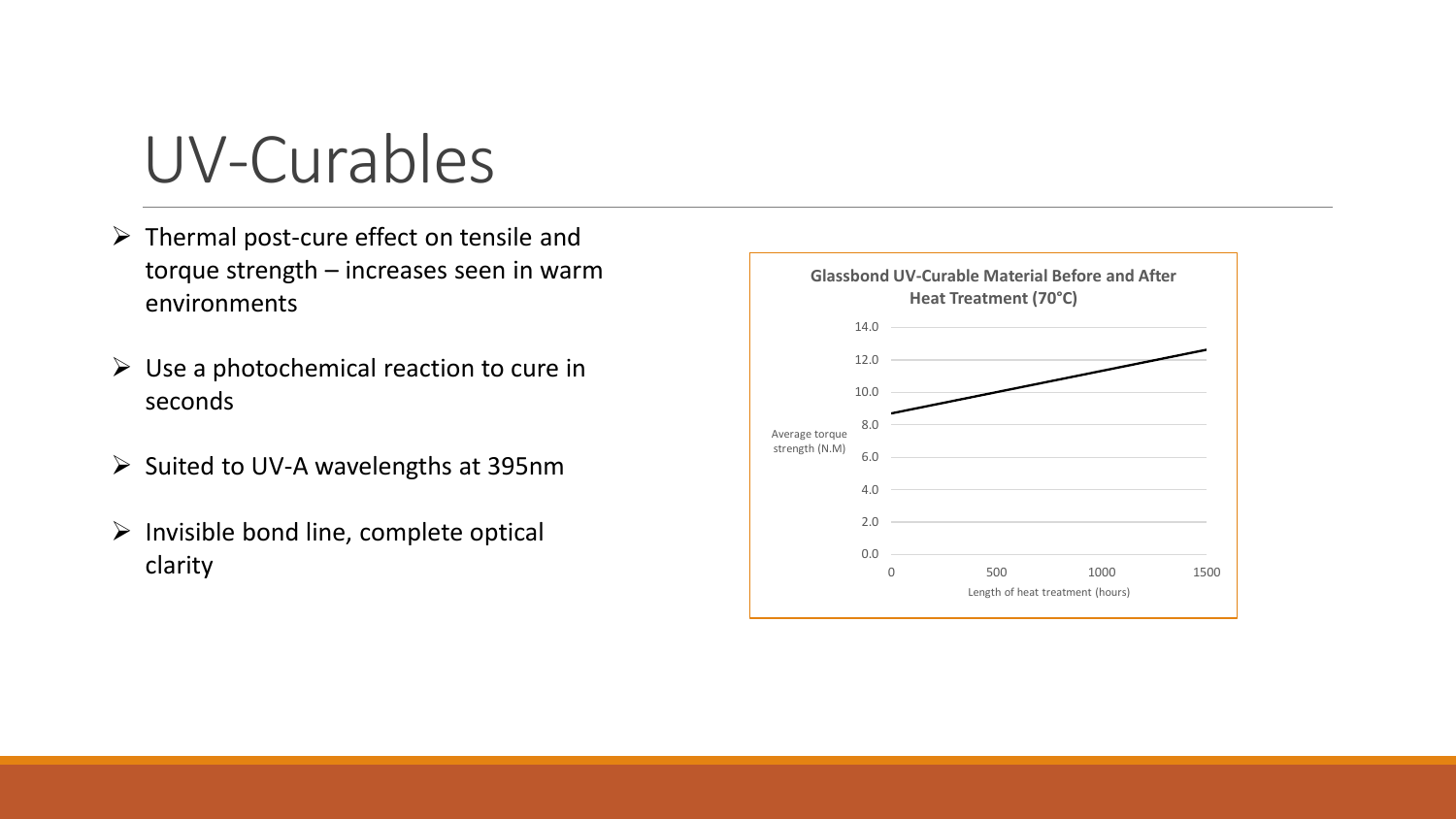## High Performance Instant Adhesives

- $\triangleright$  Based on organic polymers that use residual surface moisture to cure in seconds
- $\triangleright$  Suitable for a whole range of substrates
- $\triangleright$  Two grades available:
	- $\geq$  L822, general purpose with optimised cure speed
	- $\geq$  L829, general purpose with enhanced heat resistance
- $\triangleright$  Thin-film technology, very small quantities required to achieve high tensile strengths
- $\triangleright$  Highly malleable, formulations can be easily tailored to a customer's requirements



Bonding glass to polycarbonate with L822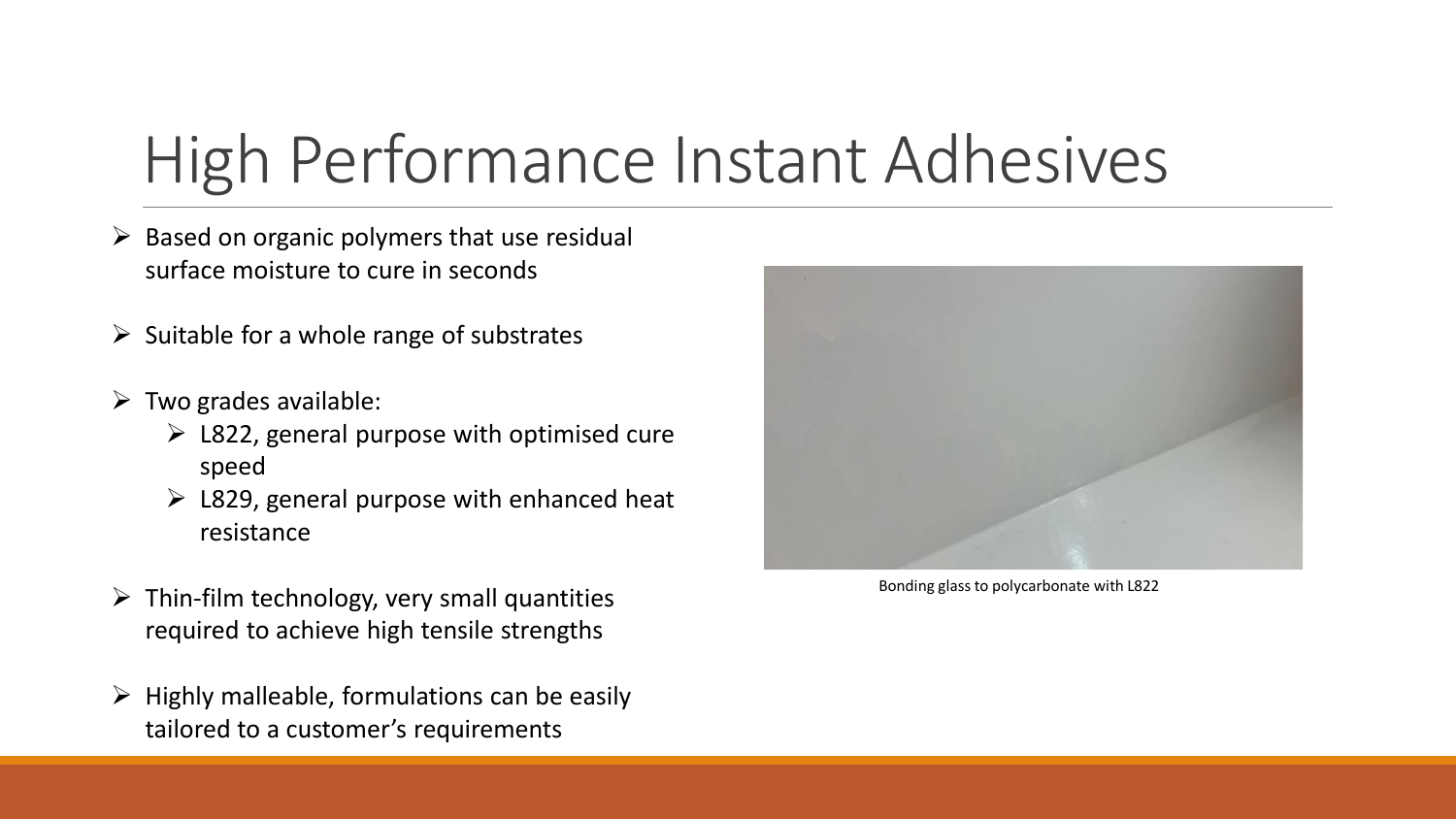## High Performance Instant Adhesives

- $\triangleright$  Acidic stabilisers used in the gas and liquid phase to prolong shelf life
- $\triangleright$  Typical properties that can be altered include:
	- ➢ Viscosity
	- ➢ Colour
	- $\triangleright$  Cure speed
	- ➢ Thixotropy
	- ➢ Heat-resistance
	- ➢ Odour level
- ➢ 100% solids, no VOCs present
- ➢ Classed as non-hazardous, all grades can be transported globally without restrictions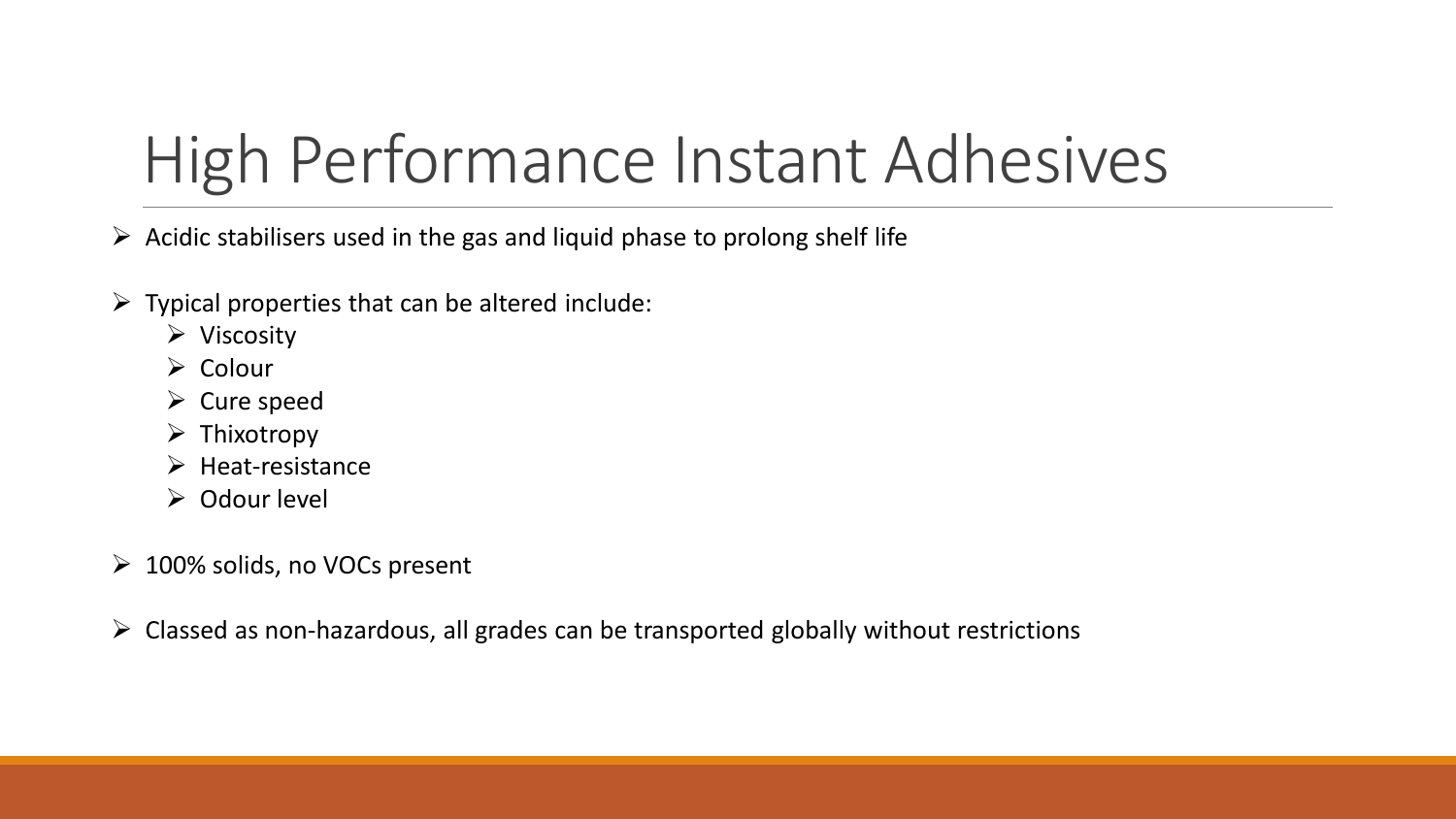

➢ Various packaging sizes available to meet every requirement

| <b>High Performance Instant Adhesives</b> | <b>UV-Curables</b> |
|-------------------------------------------|--------------------|
| 20g bottles                               | 50g bottles        |
| 50g bottles                               | 100g bottles       |
| 5Kg jerry cans                            | 5Kg jerry cans     |
| 20Kg jerry cans                           | 20Kg jerry cans    |

 $\triangleright$  Fully compatible with automated production lines for high speed manufacture

 $\triangleright$  Jerry cans are supplied with aeroflow taps to allow for easy dispensing